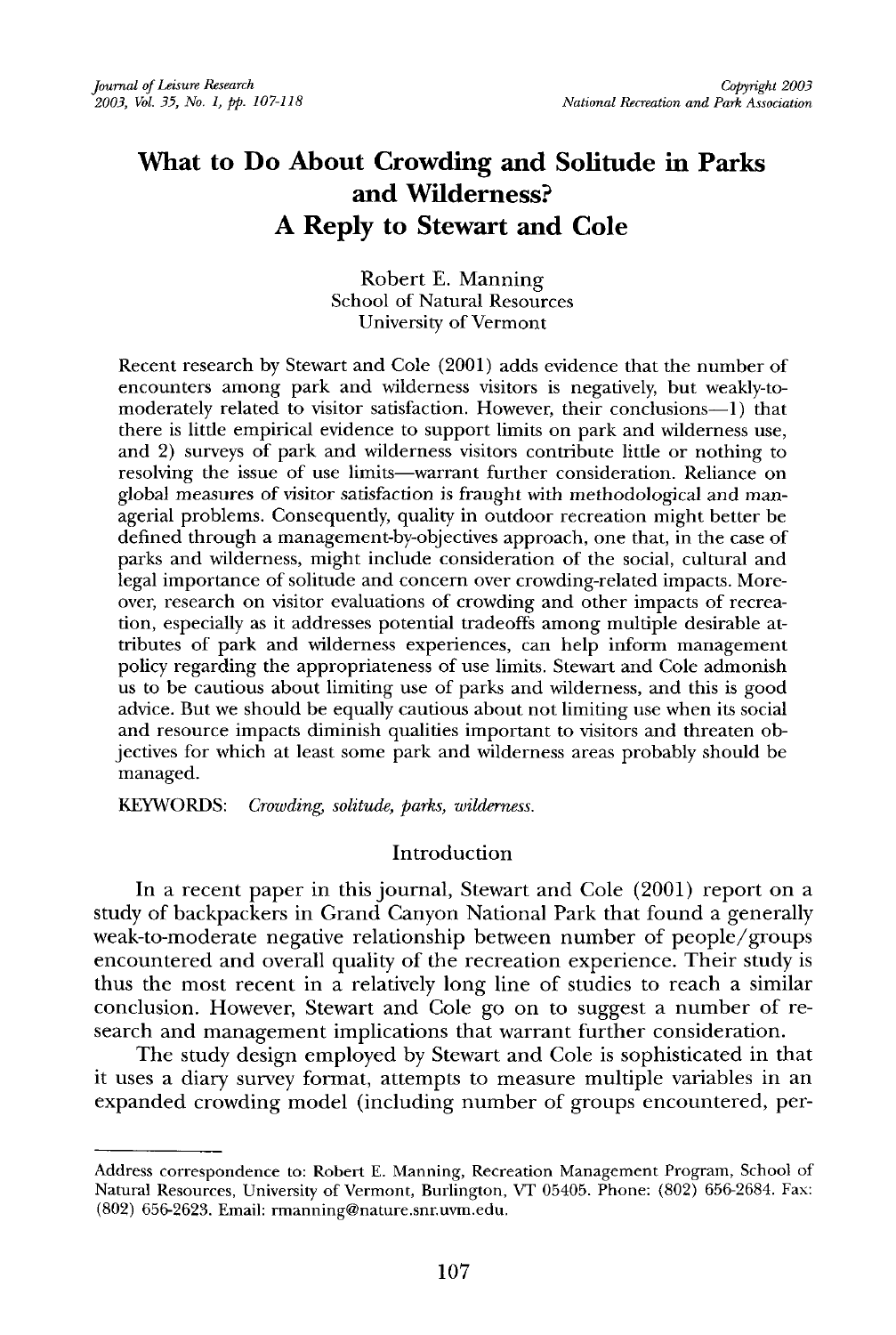ceived crowding, solitude/privacy desired and achieved, and overall satisfaction with the recreation experience) (Manning, 1985; 1999), and allows comparisons between respondents in relatively high and low use areas of the park. In this way, the study adds insight into the relatively complex issues of crowding and solitude. However, the study has a number of potential shortcomings that suggest it is not yet the definitive statement on these longstanding and important issues, and that the authors may therefore be premature in 1) dismissing encounters and crowding/solitude as potentially appropriate rationales for limiting use of parks and wilderness, and 2) discounting the potential usefulness of surveys of park and wilderness visitors as an appropriate research method to study and address these issues.

### Quality in Outdoor Recreation

Stewart and Cole's study relies heavily on the concept and measures of overall visitor satisfaction. The paper implies that overall satisfaction of visitors is the appropriate measure upon which to base park and wilderness management. (This assumption is more explicit in their statement that "the weak relationship between density and quality [as measured by overall satisfaction] . . . indicates that there is little empirical justification for limiting use.") And since encounters with other groups, perceived crowding, and lack of solitude/privacy generally do not detract substantively from overall satisfaction, these issues do not present adequate reason to consider use limitations (so the authors argue). However, there are a number of problems with using overall satisfaction as a research and management criterion. Overall satisfaction is so broad and coarse a measure that changes in recreation opportunities potentially important to visitors may simply not register in a substantive way. Nearly universally high measures of satisfaction in outdoor recreation are suggestive of this problem (e.g., Bevins, 1992; Brewer & Gillespie, 1967; Burns et al., 1998; Dwyer, 1993; ORRRC, 1962; Vaske et al., 1982). [And, in fact, Stewart and Cole also report high levels of visitor satisfaction and generally low variance.] This issue is compounded by 1) the potentially overwhelming character of natural and/or cultural features in many national parks and wilderness areas which may simply "overpower" most other variables that could influence visitor satisfaction, and 2) the fact that recreation activities are generally self-selected thereby contributing to the likelihood of finding relatively and uniformly high levels of visitor satisfaction. A dependent variable (like overall satisfaction) that tends to be highly skewed and exhibit low variance is unlikely to be highly correlated with *any* independent variable. Does this mean that park and wilderness experiences should go unmanaged? Even when visitors express confidence in their judgments of the acceptability of various impacts of recreation use? Recent studies in several national parks, for example, suggest that visitors are relatively confident in their ability to answer questions that ask them to evaluate alternative levels of use and associated impacts, and that most visitors agree that park and wilderness management agencies "should manage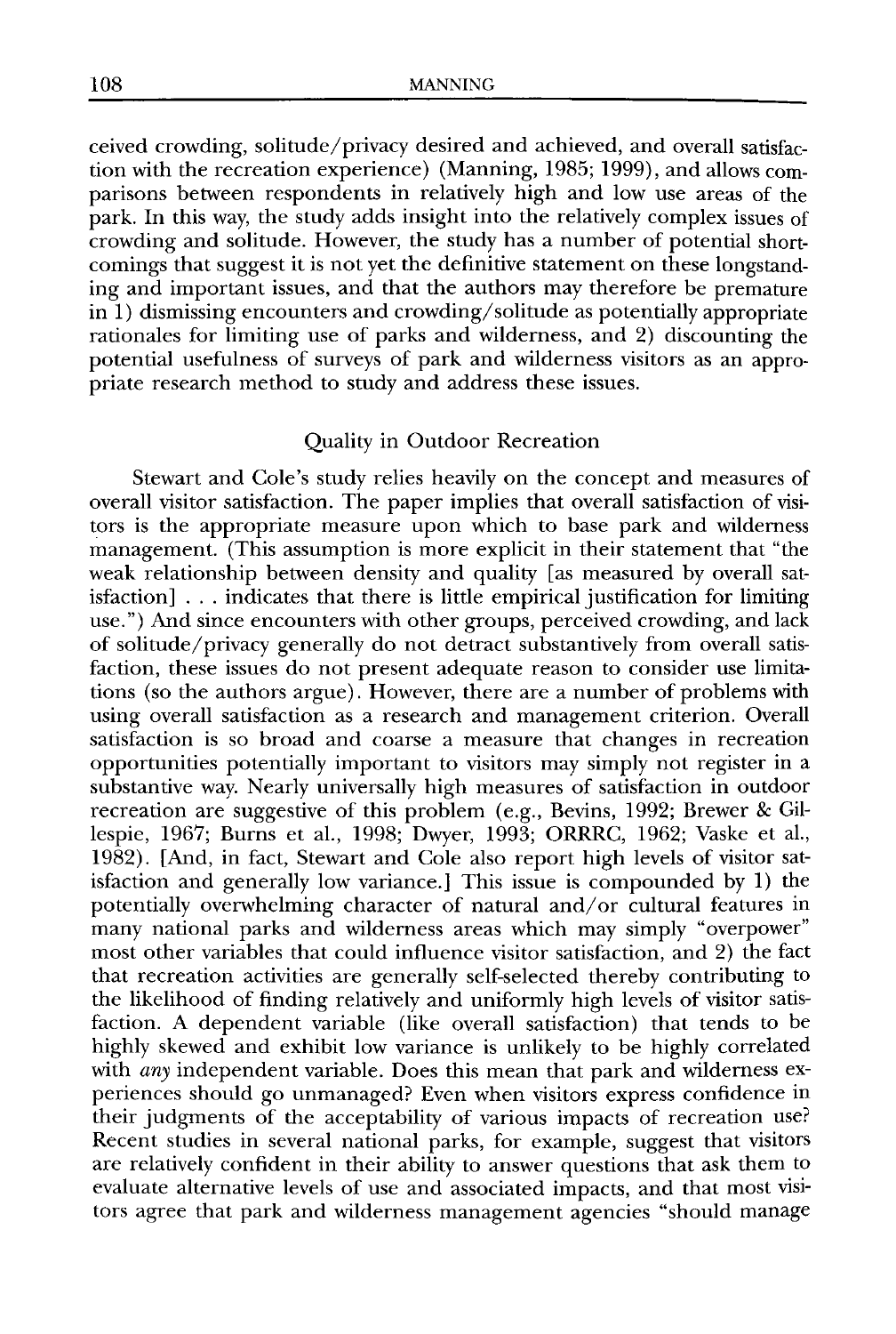visitor use levels based on the kind of information collected" in the types of studies Stewart and Cole suggest have such little value (Manning et al.,  $2001$ ). While these finding are clearly not definitive, they continue to add credence to the validity and potential usefulness of research on crowding and related norms.

Moreover, the literature suggests that visitor satisfaction is a multidimensional concept that is influenced by a potentially broad array of elements of the resource, social and managerial environments (e.g., Beard & Ragheb, 1980; Burns et al., 1998; Connelly, 1987; Dorfman, 1979; Floyd, 1997; Foster & Jackson, 1979; Williams et al., 1991). Consequently, multiple-item scales of visitor satisfaction have been explored as an alternative to more simplistic, global, single-item measures (Ditton et al., 1981; Ditton et al., 1982; Graefe & Fedler, 1986; Rollins & Chambers, 1990; Vaske et al., 1991). However, the multiple-item scale adopted by Stewart and Cole may not fully meet this spirit. While the scale is comprised of five items, all of the items are actually single-item measures that are largely permutations of the same global notion: overall satisfaction ("I thoroughly enjoyed today", "I cannot imagine a better place to be than in this backcountry", "My trip here is well worth the cost", "I do not want to have any more days like this one", "I was disappointed with some aspects of today"). A stronger, multiple-item scale might have addressed selected, substantive elements or dimensions of the visitor experience, including resource, social, and managerial components.

Finally, overall satisfaction is a relative, subjective concept. For example, the same type of recreation opportunity might be judged as very satisfying to one visitor and substantially less satisfying to another visitor. Aside from the methodological problems associated with this issue, this raises longstanding concern over the potential problem of coping behaviors and their research and management implications. If some visitors are sensitive to crowding, and if use levels are allowed to rise, then some sensitive visitors may be displaced to alternative locations and/or times, and may be replaced by visitors less sensitive to crowding. (A number of studies in outdoor recreation have documented substantive levels of spatial and temporal displacement and other forms of cognitive and behavioral coping (e.g., Anderson & Brown, 1984; Hammitt & Patterson, 1991; Manning & Valliere, 2001; Robertson & Regula, 1994; Vaske et al., 1980). From a research perspective, this suggests that a reason for lack of stronger relationships among use level/ encounters, crowding, and overall satisfaction is that visitors who are sensitive to use levels/encounters and crowding have been displaced or have adopted other coping mechanisms. From a management perspective, this suggests that relying on relative, subjective measures such as overall satisfaction may

<sup>&#</sup>x27;However, even early research on crowding-related norms did not ignore the relative importance of crowding to visitors. For example, distance of the crowding-related norm curve above and below the neutral point of the evaluative scale—sometimes called norm "salience" or "intensity"—is a measure of the relative importance visitors place on crowding (Shelby & Heberlein 1986; Vaske et al. 1986; Manning 1999).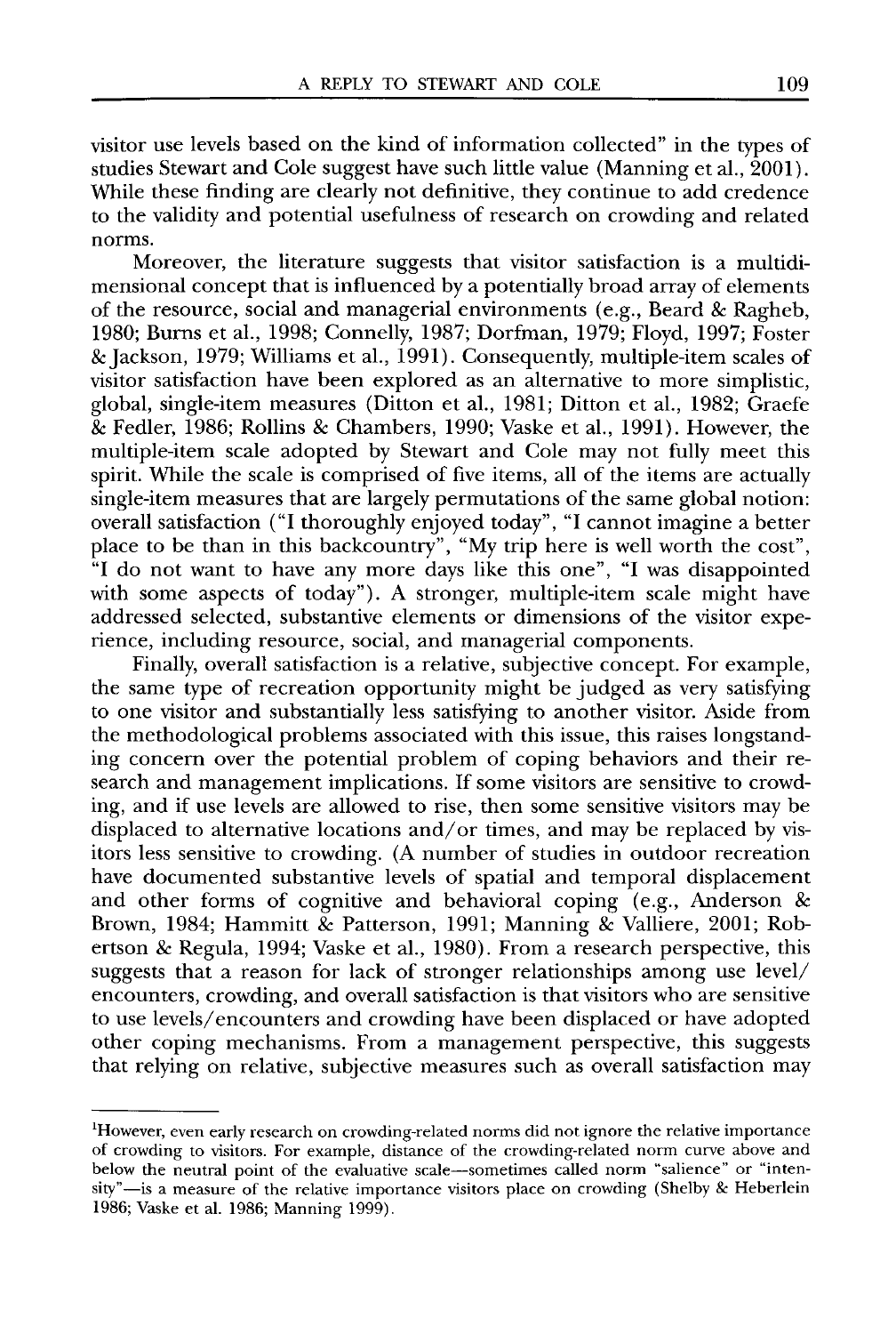lead to the disappearance of certain types of outdoor recreation opportunities, even though there is demand for them. The sub-samples of respondents that Stewart and Cole identify as being especially sensitive to use levels/ encounters suggest that, without use limits or other related management actions, these visitors may soon be forced to adopt such coping mechanisms.

The problems with overall satisfaction outlined above have led to a new approach to defining quality in outdoor recreation, as well as several, related frameworks for planning and managing parks and wilderness. Given the potential issues outlined above, quality in outdoor recreation might best be defined not through measures of overall visitor satisfaction, but as the degree to which outdoor recreation opportunities meet the objectives for which they are planned and managed. In this way, parks and wilderness would be managed for explicitly defined objectives and opportunities, not by simply monitoring overall visitor satisfaction which may lead to a process of "creeping incrementalism". This approach to defining quality in outdoor recreation has given rise to several, related frameworks for planning and managing parks and wilderness, including Limits of Acceptable Change (LAC) (Stankey et al., 1985), Visitor Impact Management (VIM) (Graefe et al., 1990), and Visitor Experience and Resource Protection (VERP) (Manning, 2001b; National Park Service, 1997;). In these frameworks, recreation opportunities are defined and managed on the basis of management objectives that are ultimately quantified through indicators and standards of quality. Indicators of quality are objective, measurable, manageable variables that help quantify management objectives and define the type of recreation opportunity to be provided. Standards of quality define the minimum acceptable condition of indicator variables. Quality in outdoor recreation is measured and maintained by monitoring indicator variables and adopting management practices to ensure that standards of quality are not violated. For at least some park and wilderness areas, solitude may be an appropriate management objective, number of groups encountered along trails and at campsites, along with other objective crowding/solitude-related variables, may be appropriate indicators of quality, and surveys of park and wilderness visitors may be a useful approach to formulating associated standards of quality.

# Tradeoffs in Outdoor Recreation

Stewart and Cole raise the important issue of potential tradeoffs between solitude and public access to parks and wilderness. Both solitude and access are generally seen as desirable attributes of park and wilderness opportunities, but they may inherently conflict: high levels of solitude suggest that relatively few visitors might be allowed access to parks and wilderness, and vice versa. Stewart and Cole note that research on crowding-related norms of park and wilderness visitors has conventionally been conducted in the context of "unconstrained preferences"; that is, visitors have been asked to evaluate alternative use levels (e.g., number of encounters, people-at-onetime, waiting times, ability to camp out of sight and sound of others) without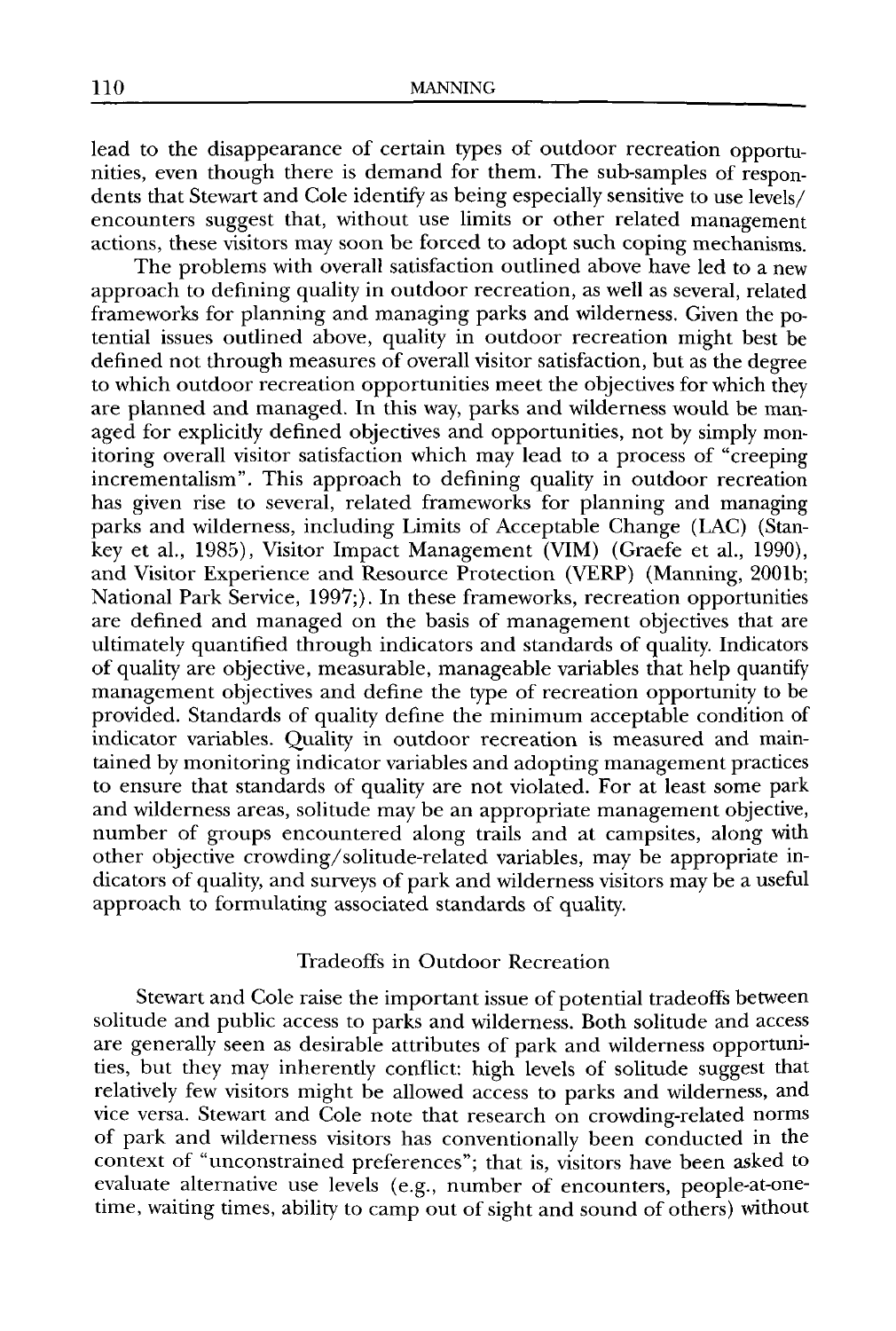considering the potential costs of such judgments on maintaining desired access to parks and wilderness. While this criticism may have some validity as it applies to a first generation of normative research, progress is being made on this issue in more recent research. For example, the study my colleagues and I conducted at Acadia National Park (Manning et al., 1999) asked visitors to evaluate a range of use levels using a variety of "evaluative dimensions." One of these questions (what we called the "management action" dimension) asked visitors: "Which photograph shows the highest pattern of visitor use that the *National Park Service should allow* on this section of the carriage roads? In other words, at what point should visitors be restricted from using the carriage roads?"

The purpose of this question was to more explicitly introduce the issue of tradeoffs between solitude and access. As Stewart and Cole would likely have hypothesized, the crowding norms found in this question were higher than those found using conventional, unconstrained questions. We also asked visitors to judge alternative levels of use using the evaluative dimensions of "preference" (what visitors would prefer) and "absolute tolerance" (the point at which respondents would no longer visit the park). Study findings provide a rich source of empirical information that offers multiple insights into how visitors evaluate alternative use levels and that might help inform management judgments about acceptable levels of use and, ultimately, the appropriateness of use restrictions.

More recent research has begun to explore alternative theoretical and methodological approaches to quantifying the tradeoffs between solitude and access, as well as other inherent tradeoffs in outdoor recreation (Manning, 2001a; Manning & Lawson, 2002). For example, a study of visitors to Delicate Arch in Arches National Park used indifference curve analysis (from the discipline of economics) to focus explicit attention on the tradeoffs between solitude (measured as the number of people-at-one-time (PAOT) at Delicate Arch) and access (measured as the percentage chance of receiving a permit to hike to Delicate Arch) (Lawson & Manning, 2000; Manning, 2001a; Manning & Lawson, 2002; Lawson & Manning, 2001). Visitors were asked a series of "paired comparison" questions that contrasted alternative combinations of solitude and access. For example, respondents might have been asked if they would favor 1) seeing up to 100 PAOT at the arch and having a 100 percent chance of receiving a permit or 2) seeing up to 50 PAOT at the arch and having a 50 percent chance of receiving a permit. Perhaps contrary to what Stewart and Cole might have hypothesized, a majority of visitors reported that they would prefer to give up some of their current level of access to ensure that current levels of solitude are not violated. [A similar study, conducted with Stewart and Cole, was administered to private boaters on the Colorado River through Grand Canyon National Park using several measures of use levels/encounters and length of time needed to obtain a permit.

While indifference curve analysis might provide useful insights into this and related issues, it is inherently limited to bivariate approaches. However,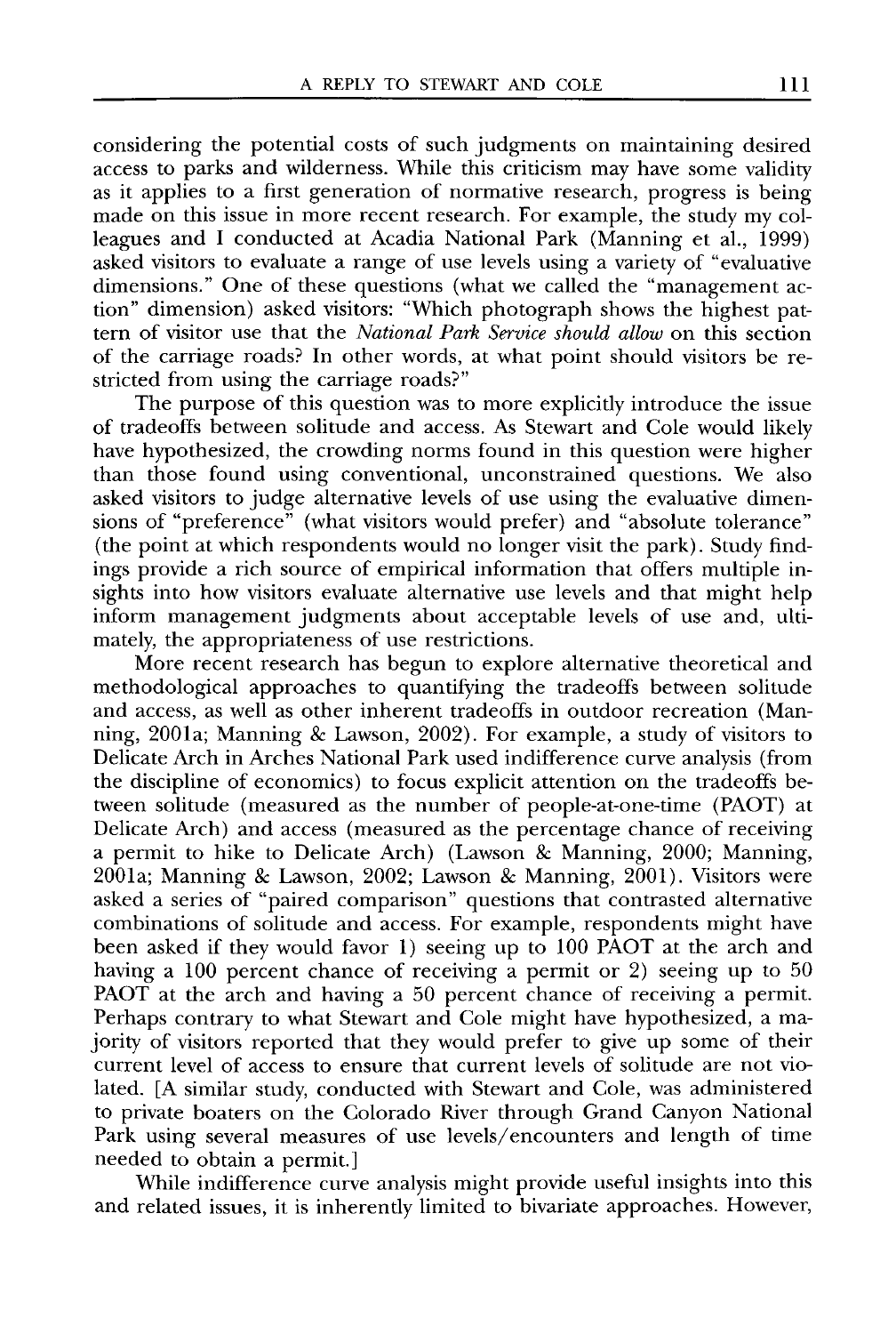stated choice modeling and conjoint analysis can be applied to analyze tradeoffs in a multivariate context (Green & Srinivasan, 1978; Louviere & Timmermans, 1990). In a recent study conducted at Denali National Park, overnight wilderness visitors were asked to express their preferences for alternative pairs of wilderness experiences (Lawson & Manning, 2001a; Lawson & Manning, 2002). Each wilderness experience was comprised of six attributes: 1) number of other groups encountered per day while hiking,  $2$ ) opportunity to camp out of sight and sound of other groups, 3) extent and character of hiking trails, 4) signs of human use at campsites, 5) regulation of camping, and  $\vec{6}$ ) chance of receiving an overnight backcountry permit. Three levels of each attribute were used to construct the alternative wilderness experiences. For example, numbe r of other groups encountered per day while hiking was described as either 0, 2 or 4. Data analysis indicates which attributes are most important to respondents and may even suggest "threshold" levels or standards of quality for each attribute. Study findings identified lack of campsite impacts as the most important attribute to wilderness visitors at Denali. However, crowding/solitude-related variables comprise the second most important tier of wilderness attributes or indicators of quality. Access-related attributes were least important to respondents. In other words, visitors to the Denali wilderness prefer to give up some access to the wilderness to ensure that certain resource and social conditions (including solitude) are protected.

#### What to Do About Crowding and Solitude?

Stewart and Cole conclude their paper with a discussion of the implications of their (and others) research for decisions about use limits. Some of the thoughts they present warrant additional consideration and may lead to alternative interpretations and conclusions. They begin by stating that the generally weak relationship between use level and overall satisfaction "is a highly significant finding because it indicates that there is little empirical justification for limiting use." However this ignores the contemporary approach to park and wilderness management (outlined above) that stresses formulation of management objectives for recreation opportunities as opposed to reliance on subjective, global measures of overall visitor satisfaction. Moreover, crowding and solitude are traditional and appropriate management objectives for many parks and wilderness areas. The notion of solitude is deeply engrained in the historical and cultural evolution of national parks and wilderness in the U.S. and is even codified in the legislation creating many parks and the National Wilderness Preservation System (Hendee et al., 1990; Nash, 2001; Runte, 1997). [The Wilderness Act, for example, defines wilderness areas as offering "outstanding opportunities for solitude."] If and when use levels begin to substantively degrade opportunities for solitude (as Stewart and Cole's data suggest they might), then use limits may very well be justified.

Stewart and Cole state they are skeptical of limiting use in parks and wilderness, and that this skepticism is based on lack of a strong relationship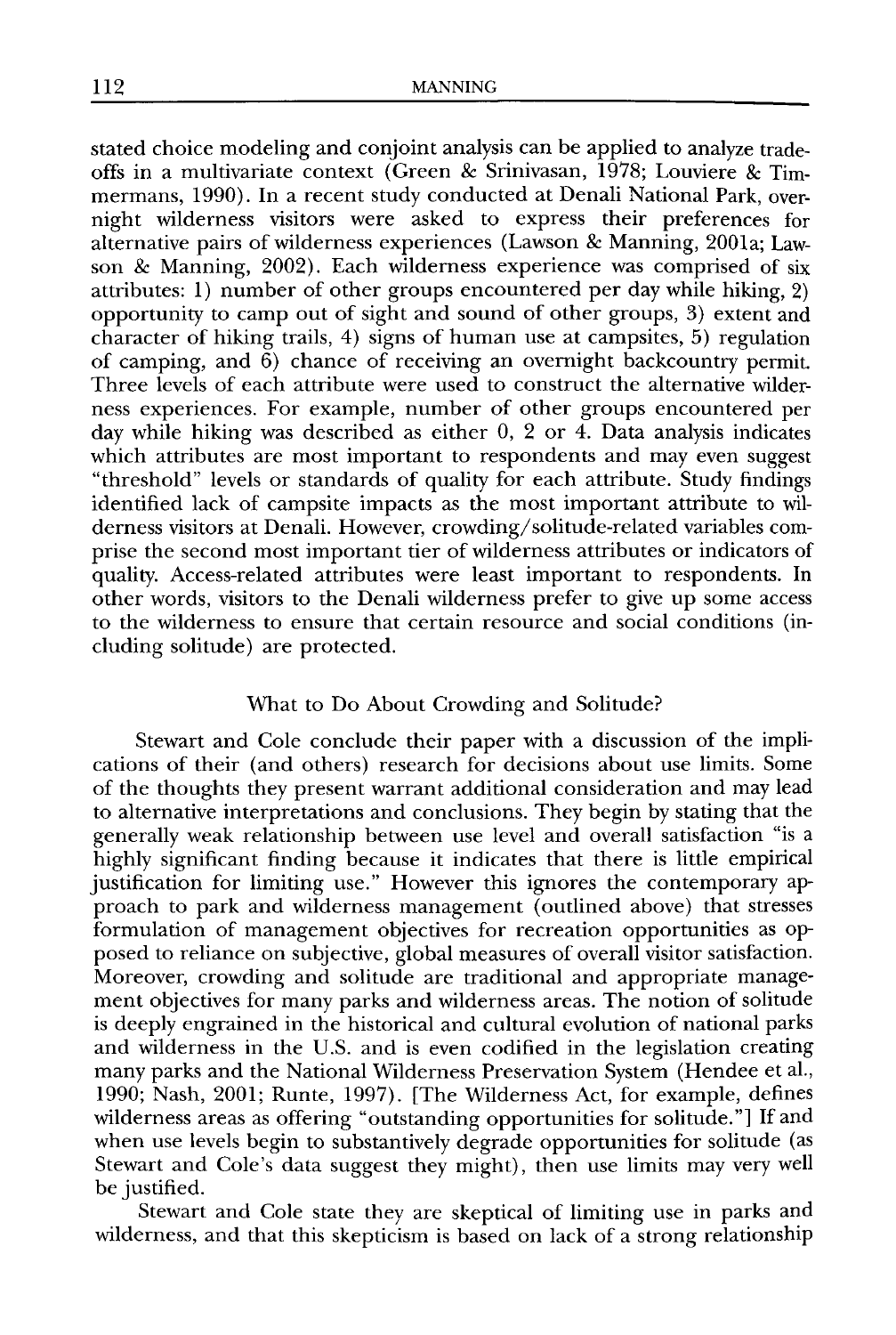between encounters (and presumably other manifestations of use levels) and overall satisfaction. But as their study shows, encounters are more strongly related to perceived crowding and solitude. If solitude is an appropriate objective for recreation opportunities provided by at least some parks and wilderness areas, then encounters (and use levels) may ultimately have to be limited (or otherwise managed). Thus, the potential justifications for limiting/managing use include 1) the cultural centrality of solitude/crowding in parks and wilderness, 2) the legal/policy mandates for providing opportunities for solitude in parks and wilderness, 3) the relationship between use levels/encounters and solitude/crowding, and 4) the fact that encounters (and other manifestations of use level) meet criteria for good indicators of quality (Manning, 1999; Merigliano, 1990; National Park Service, 1997; Schomaker, 1984; Stankey et al., 1985; Whittaker & Shelby, 1992). With regard to this last point, encounters and related measures of use levels 1) are often important in defining the quality of park and wilderness experiences (as expressed by visitors and/or as dictated in organic legislation), 2) can be objectively measured, 3) are related to solitude/crowding, 4) are manageable, and 5) are potentially synthetic or integrative (that is, they may be indicators of multiple management objectives, including other types of social impacts, resource impacts, and stress on management). All these reasons may help explain why there has been the longstanding and continuing interest in use levels, encounters, crowding, and solitude that Stewart and Cole note.

Some researchers may argue that solitude/crowding is influenced by variables in addition to use levels/encounters, and thus use levels/encounters are inadequate measures of solitude/crowding. While the premise of this argument is correct, the conclusion may not be. Thanks to research like that conducted by Stewart and Cole, we know quite a bit about the relatively complex issue of crowding in parks and wilderness (Manning, 1985; Manning et al., 2000). For example, perceived crowding is related to use levels, but can also be influenced by other variables such as 1) types of visitors encountered, 2) behavior of visitors encountered, and 3) location of encounters. In some cases, these variables can be incorporated into research and, ultimately, management. For example, the studies my colleagues and I conducted at Acadia National Park (noted above) used photographs to represent a range of use levels along the carriage roads (a system of multiple use trails) (Jacobi & Manning, 1999; Manning, 1999; Manning et al., 1998; Manning et al., 2000). The research design included not only alternative numbers of visitors, but alternative combinations of types of visitors (hikers and bikers). Study findings indicate the relative contribution of both number and type of users on visitor judgments of acceptable conditions, and this type of information can be used to help formulate associated standards of quality and inform judgments about appropriate levels and types of use. [In this study, the number of visitors was found to be more important than type of visitor (Manning et al., 2000).] The research at Acadia also attempted to address behavior of visitors by identifying "problem behaviors" of both hikers and bikers and exploring empirical approaches to developing standards of quality for these behaviors (Jacobi & Manning, 1999). At Acadia, park management has for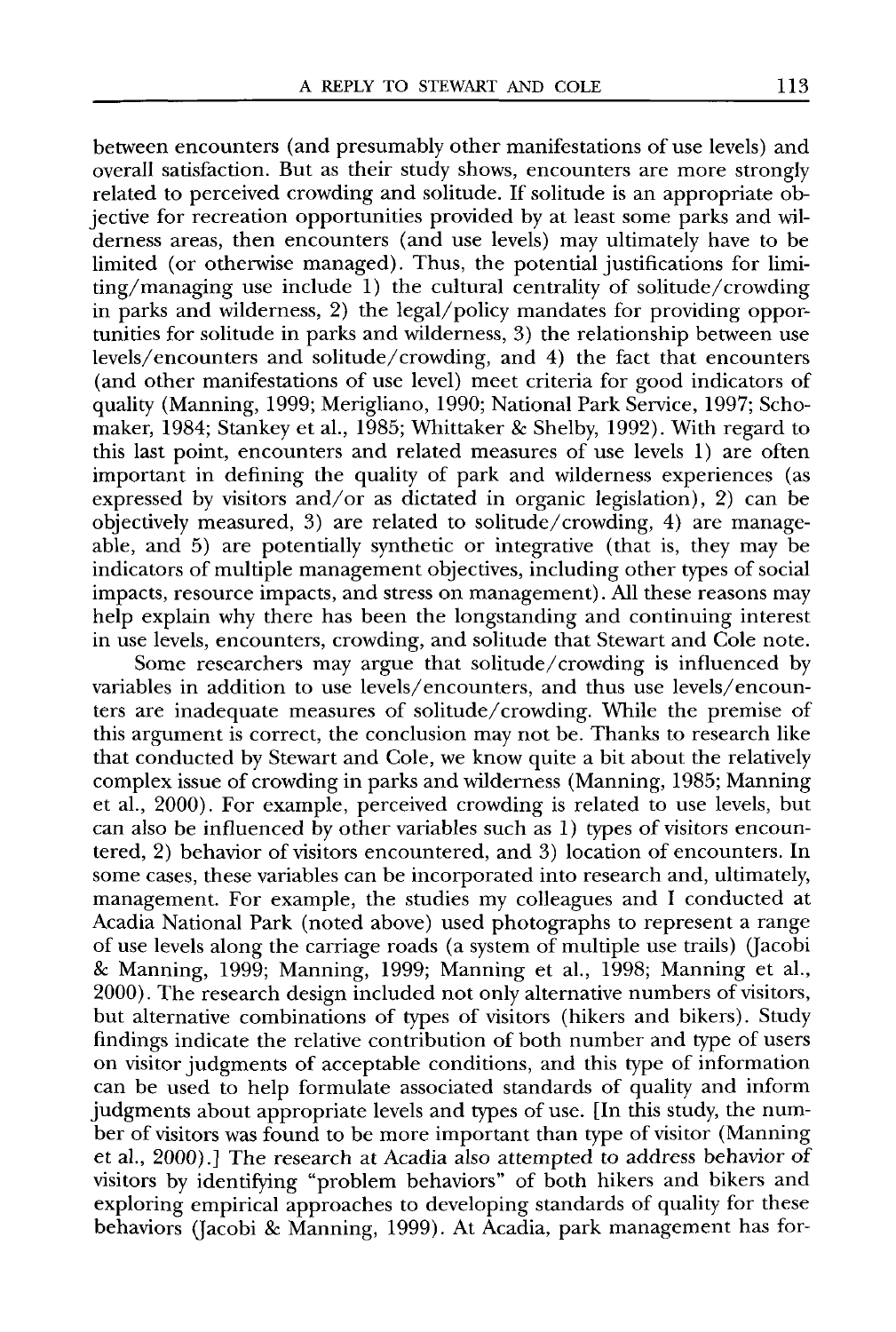mulated standards of quality for both number of visitors and selected problem behaviors, and regularly monitors these indicator variables (Jacobi & Manning, 1997). However, in some cases, variables that may influence perceived crowding may simply not be manageable (or may not feasibly be managed). For example, the location of encounters (e.g., near a trailhead or farther along the trail) may be important to visitors, but may simply not be feasible to manage. Scientists are good at ferreting out the detail and nuance associated with complex issues, but managers are stuck with managing what they can.

As an alternative to the crowding norms research that Stewart and Cole critique, they advocate regional analyses of the supply and demand for alternative recreation opportunities as the appropriate way to determine when and where use limits may be justified: " $\ldots$  we should look to the regional context of recreational opportunities for justification of use limits, not the preference of current on-site users." Unfortunately, they do not elaborate on the how this research would be conducted, nor how it might be used in management decision-making. Their recommendation dismisses research on crowding-related and other norms of current on-site visitors, as well as related research described above. It may be more realistic and productive to think that there might be value in both of these basic research approaches (regional analyses of recreation demand and supply, and surveys of on-site visitors), that both have advantages and disadvantages, and that they might actually be complimentary. In fact, my colleagues and I have recently published comparative crowding-related normative data from a series of studies on visitors to several parks and rivers in the Colorado Plateau region, illustrating how such data might be useful in regional park and wilderness planning (Warzecha et al., 2001).

Near the end of their paper, Stewart and Cole introduce some less than favorable observations about research (and researchers) involved with studies on crowding and related norms of park and wilderness visitors. The authors suggest that "Less careful interpretations have led to accusations that scientists have ignored empirical data and excluded the values of certain clienteles in an attempt to protect the values of more 'personally compatible social strata'." [Earlier in their paper, interpretation of this research by scientists and managers is characterized as "irresponsible and dishonest".] While these thoughts are attributed to others, they do little to elevate the professional discussion and debate about the important topic of use limits in parks and wilderness. Research (and researchers) should be as objective as possible, and I see little evidence that this is not the case in research on crowding and solitude in parks and wilderness. Perhaps Stewart and Cole are alluding to the fact that findings from studies on crowding-related norms of park and wilderness visitors should be accompanied by statements about the potential limitations of such data, and that other types of information (e.g., resource fragility, legal and policy mandates, historic precedent, interest group politics, regional context, opinions of people who may not visit parks and wil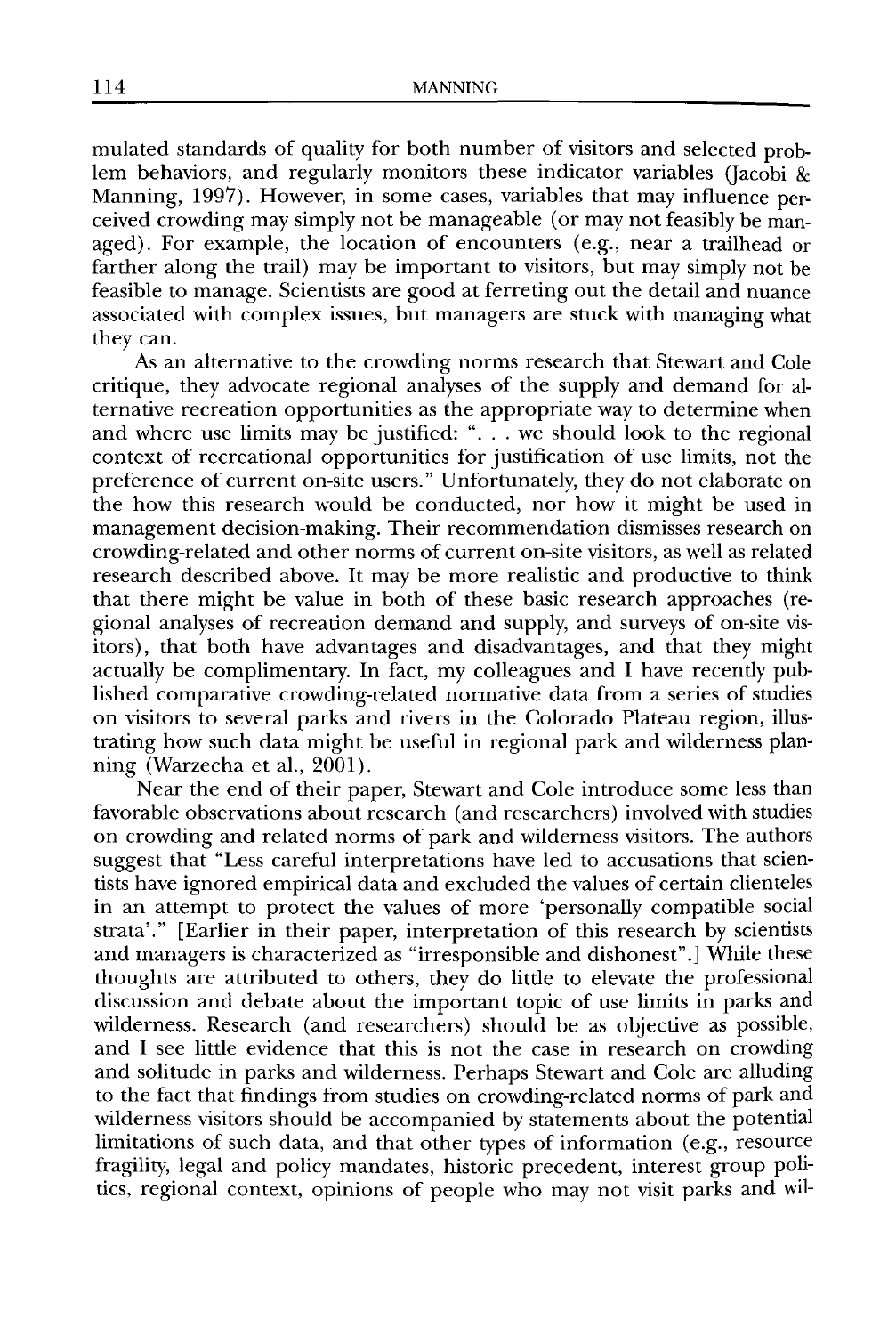derness) should also be considered in management decisions about appropriate park and wilderness use levels. [My colleagues and friends, Stewart and Cole, are good about reminding me of this during our shared hikes, river trips, and other park and wilderness experiences, and they are right!] Nevertheless, this does not necessarily discount (nor certainly dismiss) the potential value of crowding-related norms of park and wilderness visitors.

In their Discussion section, Stewart and Cole write that their research "does not mean that feeling crowded is unimportant and that limiting use is inappropriate", but that their findings suggest "that managers should be cautious about implementing [use limits]." I agree! And in this spirit it seems reasonable to engage park and wilderness visitors to help evaluate the importance of solitude/crowding and acceptable use levels, especially when these judgments are rendered in a larger context of their inherent tradeoffs with other park and wilderness experience attributes, including reasonable public access. However, elsewhere in their paper, Stewart and Cole state that "user-based empirical research is of limited utility in grappling with [use limits]" and that "we should. . .not [look to] the preference of current onsite users" in dealing with this issue. I disagree! Empirical research on park and wilderness visitors may not be fully sufficient, but is certainly desirable and may be necessary.

Finally, Stewart and Cole's cautionary tone is appropriate to the important topics of more fully understanding park and wilderness experiences and managing appropriate use levels. However, there are two dimensions of such caution, much like there is both Type I and Type II error associated with statistical analysis. Following this analogy, Stewart and Cole are driven by Type I error—concern about limiting park and wilderness use for reasons of crowding and solitude when these reasons may not be as important as other considerations such as public access. However, Type II error—not limiting park and wilderness use when such use may substantively diminish the quality of visitor experiences and/or the objectives for which parks and wilderness are managed—could be equally costly. The number of park and wilderness areas that limit overall public use is relatively small. Even fewer limit use in a way that is informed by empirical research on park and wilderness visitors. This suggests that *more* research on visitor-based evaluations of crowding, solitude and related issues—not less—may be warranted.

#### References

- Anderson, D., & Brown, P. (1984). The displacement process in recreation. *Journal of Leisure Research, 16,* 61-73. .
- Beard, J., & Ragheb, M. (1980). Measuring leisure satisfaction. *Journal of Leisure Research, 12,* 20- 33.
- Bevins, M. (1992). Dissatisfied State Park campers? *Proceedings of the 1991 Northeastern Recreation Research Symposium.* Forest Service General Technical Report NE-160, pp. 91-93.
- Brewer, D., & Gillespie, G. (1967). Estimating satisfaction levels of outdoor recreationists. Journal *of Soil and Water Conservation, 22,* 248-49.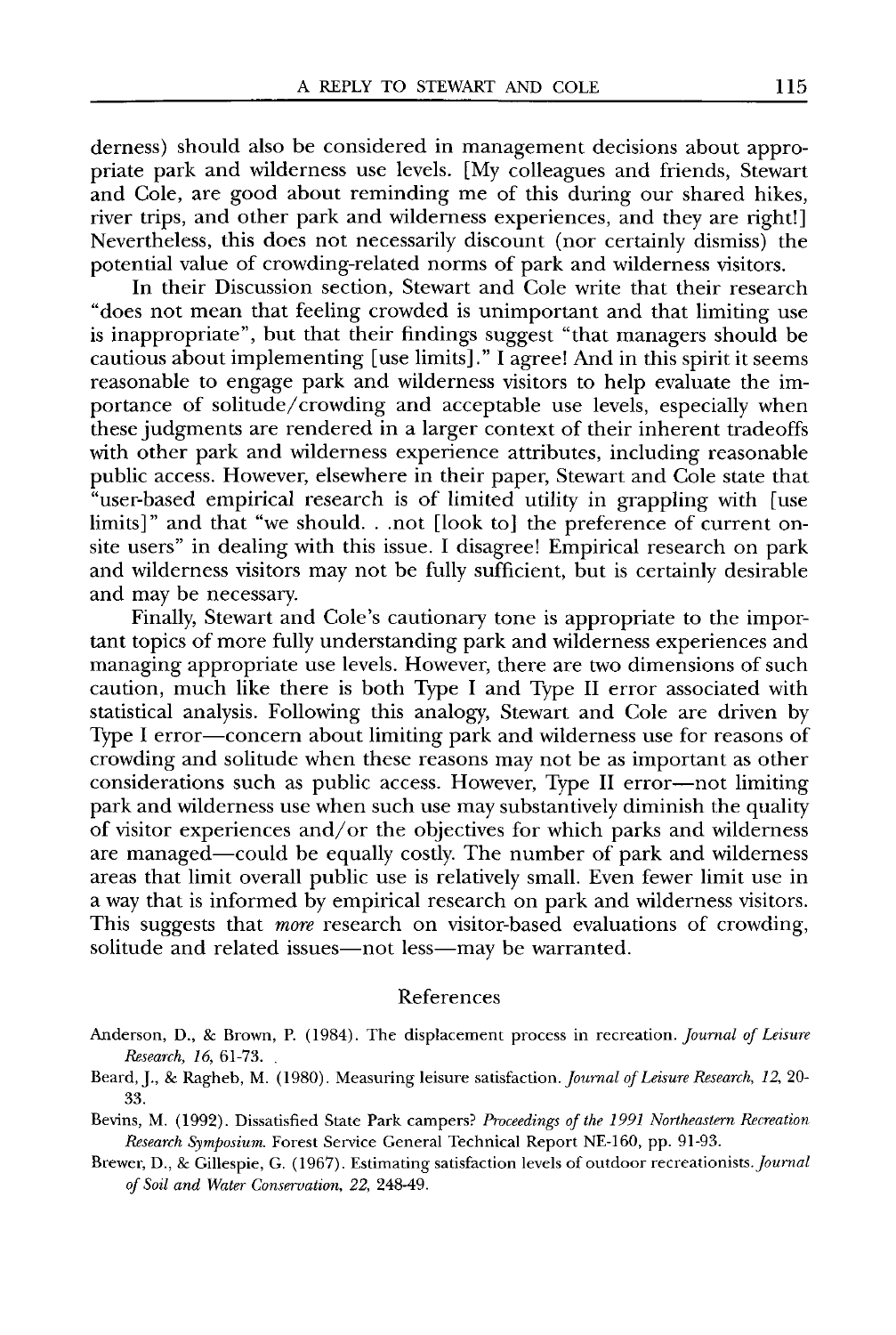- Burns, R., Graefe, A., & Titre, J. (1998). Customer Satisfaction at U.S. Army Corps of Engineersadministered lakes: A compilation of two years of performance data. *Proceedings of the 1997 northeastern recreation research symposium.* USDA Forest Service General Technical Report NE-241, 12-13.
- Connelly, N. (1987). Critical factors and their threshold for camper satisfaction at two campgrounds. *Journal of Leisure Research, 29,* 159-73.
- Ditton, R., Fedler, A., & Graefe, A. (1982). Assessing recreational satisfaction among diverse participant groups. In *Forest and river recreation: Research update* (pp. 134-139). St. Paul, MN: University of Minnesota Agricultural Experiment Station Miscellaneous Publication 18.
- Ditton, R., Graefe, A., & Fedler, A. (1981). Recreational satisfaction at Buffalo National River: Some measurement concerns. In *Some recent products of river recreation research* (GTR NC-63, pp. 9-17). St. Paul, MN: North Central Forest Experiment Station, Forest Service.
- Dorfman, P. (1979). Measurement and meaning of recreation satisfaction: A case study of camping. *Environment and Behavior, 11,* 483-510.
- Dwyer, J. (1993). Customer evaluation of campground management: Huron-Manistee National Forests. *Proceedings of the 1992 northeastern recreation research symposium.* USDA Forest Service General Technical Report NE-176, 87-89.
- Floyd, M. (1997). Pleasure, arousal, and dominance: exploring affective determinants of recreation satisfaction. *Leisure Sciences, 19,* 83-96.
- Foster, R., & Jackson, E. (1979). Factors associated with camping satisfaction in Alberta Provincial Park campgrounds. *Journal of Leisure Research, 11,* 292-306.
- Graefe, A., & Fedler, A. (1986). Situational and subjective determinants of satisfaction in marine recreational fishing. *Leisure Sciences, 8,* 275-95.
- Graefe, A., Kuss, F, & Vaske, J. (1990). *Visitor impact management: The planning framework.* Washington, D.C.: National Parks and Conservation Association.
- Green, P., & Srinivasan, V. (1978). Conjoint analysis in consumer research: issues and outlook. *Journal of Consumer Research, 5,* 103-123.
- Hammitt, W., & Patterson, M. (1991). Coping behavior to avoid visual encounters: Its relationship to wildland privacy. *Journal of Leisure Research, 23,* 225-37.
- Hendee, J., Stankey, G., & Lucas, R. (1990). Wilderness management. Golden Colorado: North America Press.
- Jacobi, C, & Manning, R. (1997). Applying the visitor experience and resource protection process to Acadia National Park Carriage Roads: A summary of research and decision-making. U.S. National Park Service Technical Report NPS/NESO-RNR/NRTR/98-5.
- Jacobi, C, & Manning, R. (1999). Crowding and conflict on the carriage roads of Acadia National Park: an application of the visitor experience and resource protection framework. *Park Science, 19,* 22-26.
- Lawson, S., & Manning, R. (2002). Tradeoffs among social, resource, and managerial attributes of the Denali wilderness experience: a contextual approach to normative research. *Leisure Sciences, 24,* 297-312.
- Lawson, S., & Manning, R. (2000). Crowding versus access at delicate arch, Arches National Park: an indifference analysis. *Proceedings of the third symposium on social aspects and recreation research.* Tempe, AZ: Arizona State University Press, pp. 135-143.
- Lawson, S., & Manning, R. (2001a). Crossing experiential boundaries: visitor preferences regarding tradeoffs among social, resource, and managerial attributes of the Denali wilderness experience. *The George Wright Forum, 18,* 10-27.
- Lawson, S., & Manning, R. (2001b). Solitude versus access: a study of tradeoffs in outdoor recreation using indifference curve analysis. *Leisure Sciences, 23,* 179-191.
- Louviere, J., & Timmermans, H. (1990). Stated preference and choice models applied to recreation research: a review. *Leisure Sciences, 12,* 9-32.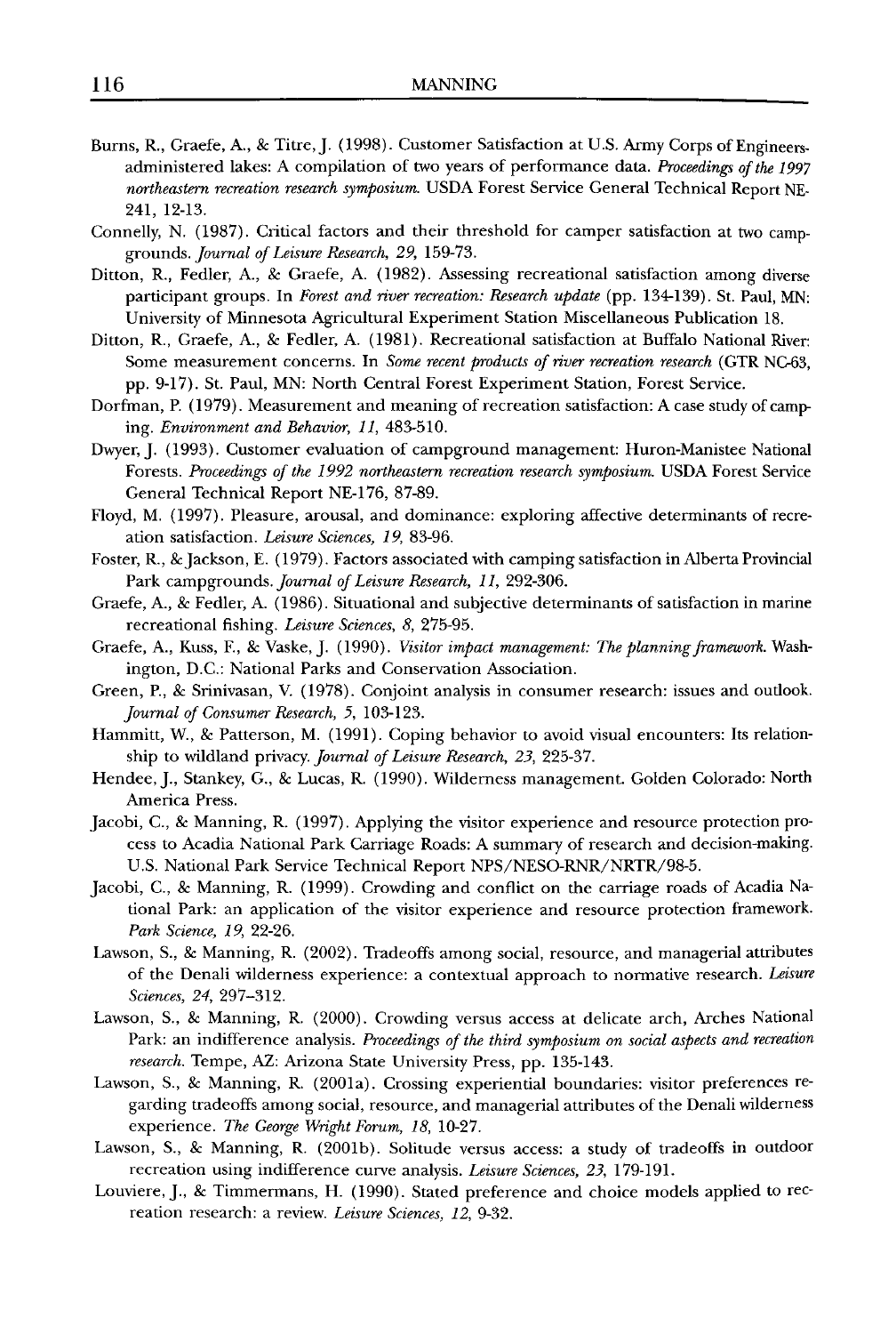- Manning, R. (1985). Crowding norms in backcountry settings: A review and synthesis. *Journal of Leisure Research, 17,* 75-89.
- Manning, R. (1999). *Studies in outdoor recreation.* Corvallis: Oregon State University Press.
- Manning, R. (2001a). Carrying capacity as "informed judgment": The values of science and the science of values. In W. A. Freimund and D. N. Cole (Eds). *Visitor use density and wilderness experience: Proceeding.* Ogden, UT: USDA Forest Service Proceedings p. 20, 21-28.
- Manning, R. (2001b). Visitor experience and resource protection: a framework for managing the carrying capacity of national parks. *Journal of Park and Recreation Administration, 19,* 93- 108.
- Manning, R., Jacobi, C, Valliere, W., & Wang, B. (1998). Standards of quality in parks and recreation. *Parks and Recreation, 33,* 88-94.
- Manning, R., & Lawson, S. (2002). Carrying capacity as "informed judgement": The values of science and the science of values. *Environmental Management, 30,* 157-168.
- Manning, R., Newman, P., Valliere, W., Wang, B., & Lawson, S. (2001). Respondent selfassessment of research on crowding norms in outdoor recreation. *Journal of Leisure Research, 33,* 251-271.
- Manning, R., & Valliere, W. (2001). Coping in outdoor recreation: causes and consequences of crowding and conflict among community residents. *Journal of Leisure Research, 33,* 410-426.
- Manning, R., Valliere, W., Minteer, B., Wang, B., & Jacobi, C. (2000). Crowding in parks and outdoor recreation: a theoretical, empirical, and managerial analysis. *Journal of Park and Recreation Administration 18,* 57-72.
- Manning, R., Valliere, W., Wang, B., & Jacobi, C. (1999). Crowding norms: Alternative measurement approaches. *Leisure Sciences, 21,* 219-29.
- Merigliano, L. (1990). Indicators to monitor the wilderness recreation experience. In D. Lime (Ed.), *Managing America's enduring wilderness resource (pp. 152-152).* St. Paul: University of Minnesota.
- Nash, R. (2001). *Wilderness and the American mind.* New Haven, Connecticut: Yale University Press.
- National Park Service. (1997). *VERP. The visitor experience and resource protection (VERP) framework A handbook for planners and managers.* Denver, CO: Denver Service Center.
- Outdoor Recreation Resources Review Commission (ORRRC). (1962). *Outdoor recreation for America.* Washington, DC: U.S. Government Printing Office.
- Robertson, R., & Regula, J. (1994). Recreational displacement and overall satisfaction: A study of central Iowa's licensed boaters. *Journal of Leisure Research, 26,* 174-81.
- Runte, A. (1997). *National Parks: The American experience.* Lincoln, Nebraska: University of Nebraska Press.
- Schomaker, J. (1984). Writing quantifiable river recreation management objectives. *Proceedings of the 1984 National River Recreation Symposium,* 249-53.
- Shelby, B., & Heberlein, T. (1986). *Carrying capacity in recreation settings.* Corvallis: Oregon State University Press.
- Stankey, G., Cole, D., Lucas, R., Peterson, M., Frissell, S., & Washburne, R. (1985). *The limits of acceptable change (LAC) system for wilderness planning.* USDA Forest Service General Technical Report INT-176.
- Stewart, W., & D. Cole. (2001). Number of encounters and experience quality in Grand Canyon backcountry: consistently negative and weak relationships. *Journal of Leisure Research, 33,* 106- 120.
- Vaske, J., Donnelly, M., & Heberlein, T. (1980). Perceptions of crowding and resource quality by early and more recent visitors. *Leisure Sciences, 3,* 367-81.
- Vaske, J., Donnelly, M., Heberlein, T, & Shelby, B. (1982). Differences in reported satisfaction ratings by consumptive and nonconsumptive recreationists. *Journal of Leisure Research, 14,* 195-206.